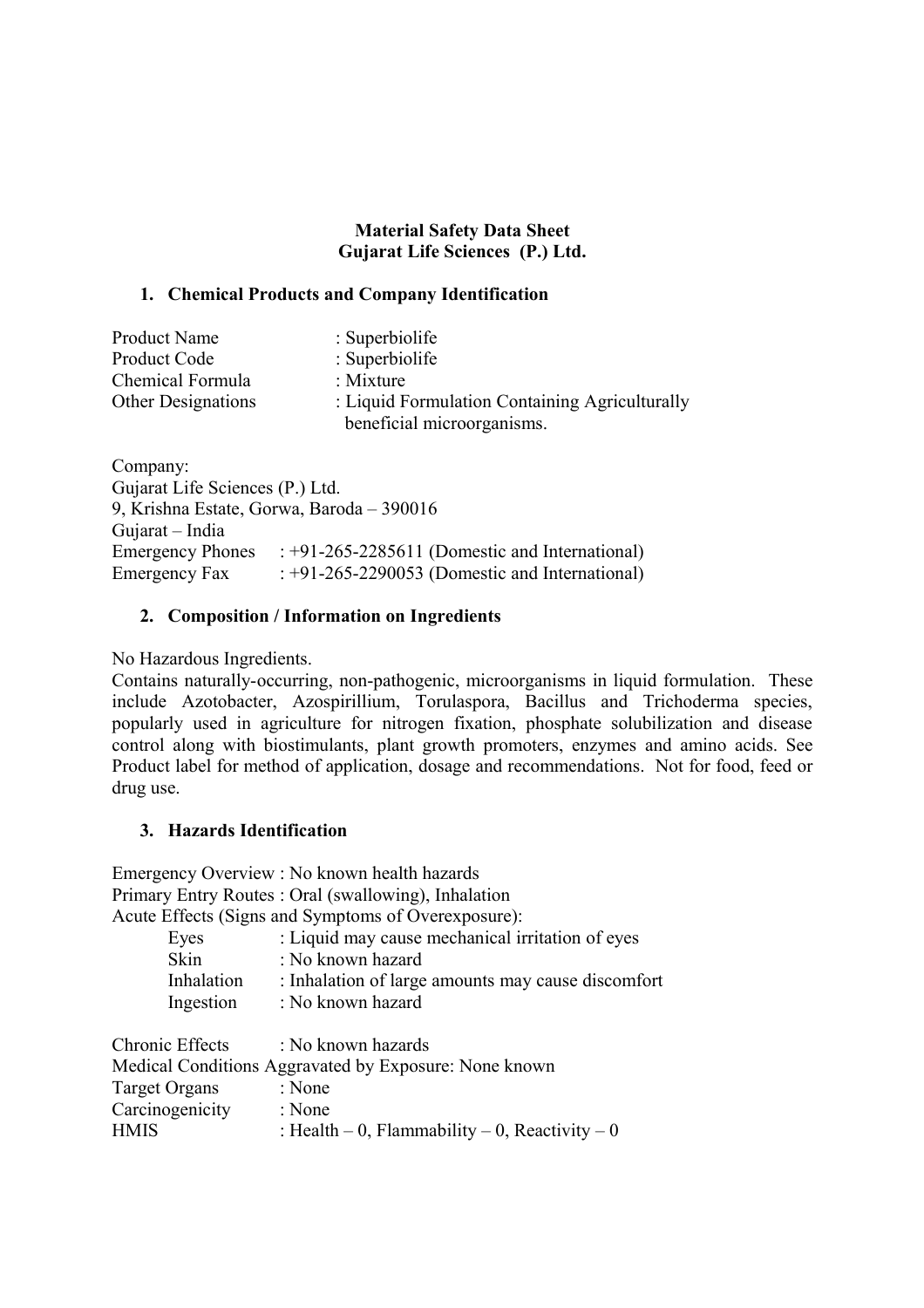### **4. First Aid Measures**

| Eyes       | : Flush with water for at least 15 minutes. Get medical attention if<br>irritation persists. |
|------------|----------------------------------------------------------------------------------------------|
| Skin       | : Wash with soap and water                                                                   |
| Inhalation | : Remove person to fresh air. Get medical attention if discomfort<br>persists                |
| Ingestion  | : No treatment necessary                                                                     |

# **5. Fire Fighting Measures**

| Flash Point                                                     | : None                                       |
|-----------------------------------------------------------------|----------------------------------------------|
| <b>Autoignition Temperature</b>                                 | : Not Applicable                             |
| <b>Explosive Limits</b>                                         | : LEL: Not Applicable                        |
|                                                                 | <b>UEL:</b> Not Applicable                   |
| <b>Extinguishing Media</b>                                      | : Use media suitable for<br>surrounding fire |
| Unusual Fire or Explosive Hazards<br>Fire Fighting Instructions | : Not Known<br>: No special requirement      |

# **6. Accidental Release Measures**

| Large Spill / Leak Procedure | : Contain spill and recover for use |
|------------------------------|-------------------------------------|
|                              | or disposal                         |
| <b>Small Spills</b>          | : Flush area with water             |

# **7. Storage and handling**

| <b>Storage Requirements</b> | : Store in original container in<br>clean, cool and dry place. Use<br>before expiration date printed on<br>package |
|-----------------------------|--------------------------------------------------------------------------------------------------------------------|
| <b>Handling Precautions</b> | : No special handling requirements.<br>Follow normal hygienic and                                                  |

housekeeping standards for

agricultural products

# **8. Exposure Control / Personal Protection**

| Ventilation                     | : Special ventilation is not required                                 |
|---------------------------------|-----------------------------------------------------------------------|
| Protective Clothing / Equipment | : No special requirement                                              |
| Respirator                      | : Not required                                                        |
| <b>Contaminated Equipment</b>   | : Clean with soap and water                                           |
| Comments                        | : Practice general personal hygiene<br>after using this product. Wash |
|                                 | hands with soap and water before<br>eating, drinking or smoking.      |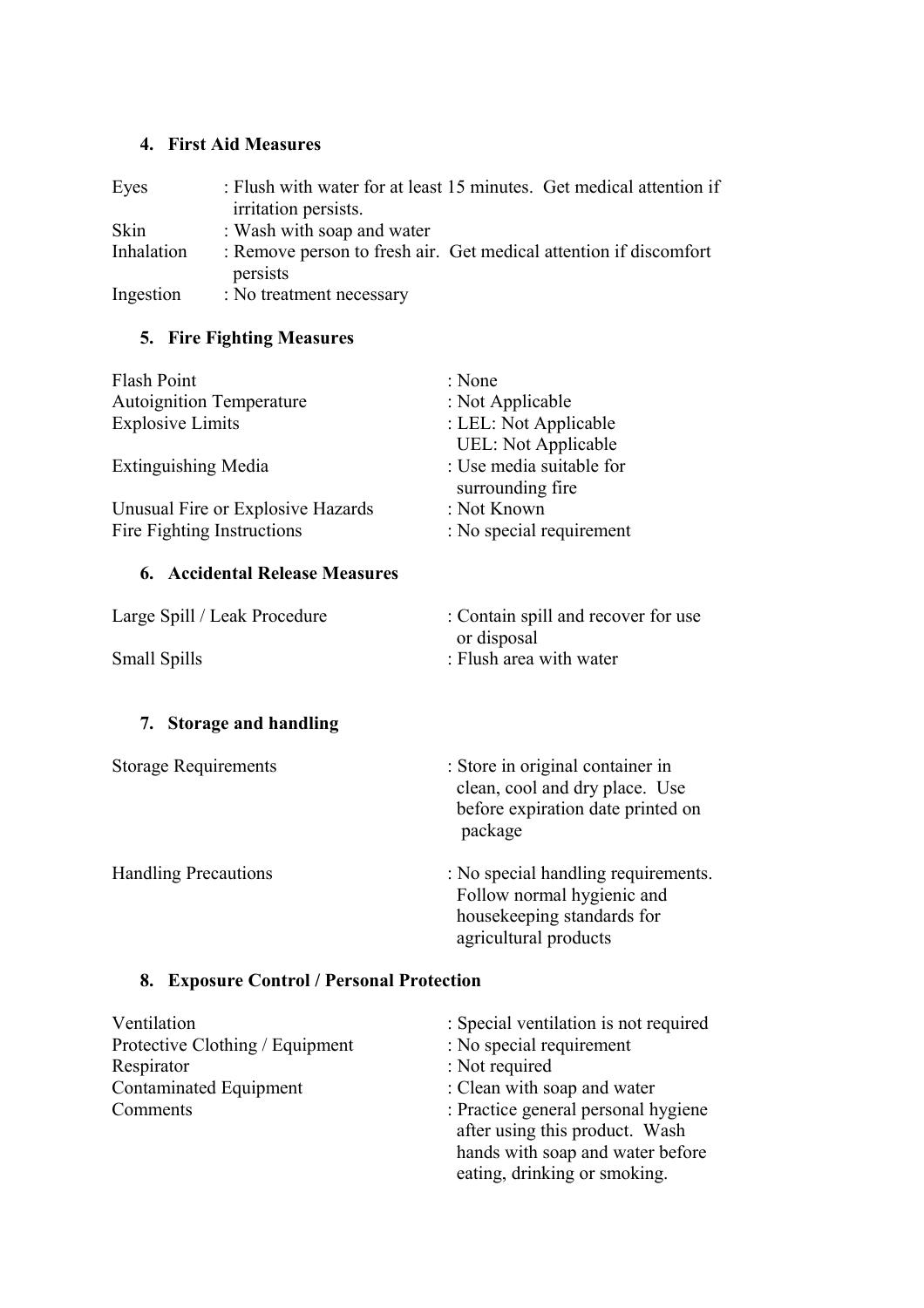### **9. Physical and Chemical Properties**

| <b>Physical State</b>                                                                   | $:$ Liquid                  |
|-----------------------------------------------------------------------------------------|-----------------------------|
| Colour                                                                                  | : Pale Yellow (Translucent) |
| Odour                                                                                   | $:$ Mild                    |
| Water Solubility                                                                        | : Soluble                   |
| % Volatile volume                                                                       | : Not determined            |
| Specific Gravity                                                                        | $\div 1$                    |
| Vapour Pressure                                                                         | : Not determined            |
| Vapour Density                                                                          | : Not determined            |
| pH                                                                                      | $: 6.5 - 7.0$               |
| <b>Melting Point</b>                                                                    | : Not Determined            |
| <b>Boiling Point</b>                                                                    | : $100^{\circ}$ C           |
| Freezing Point                                                                          | :4°C                        |
| $10.$ $\Omega_{\rm{ab}}$ $\Omega_{\rm{tot}}$ and $\Omega_{\rm{co}}$ $\Omega_{\rm{tot}}$ |                             |

**10. Stability and Reactivity**

| Stability                           | : Stable                          |
|-------------------------------------|-----------------------------------|
| Conditions to avoid                 | : None                            |
| Hazardous Polymerization            | : Will not occur                  |
| Chemical Incompatibilities          | : Avoid contact with any chemical |
| Hazardous products of decomposition | : None                            |

### **11. Toxicological Information**

| : Non-irritating        |
|-------------------------|
| : None                  |
| : None                  |
| : None                  |
| : Non-irritating        |
| : Not a skin sensitizer |
|                         |

## **12. Ecological Information**

The product contains non-pathogenic bacterial strains that occur naturally in soil and is biodegradable.

## **13. Disposal Consideration**

Disposal: Small amounts of the product which cannot be used according to the label instructions may be disposed off in a landfill

RCRA Waste Status: This product is not regulated as a hazardous waste. State and local regulation may affect the disposal of this product. Consult your state, local or provincial environmental agency for disposal of waste other than by use accordingly to instructions.